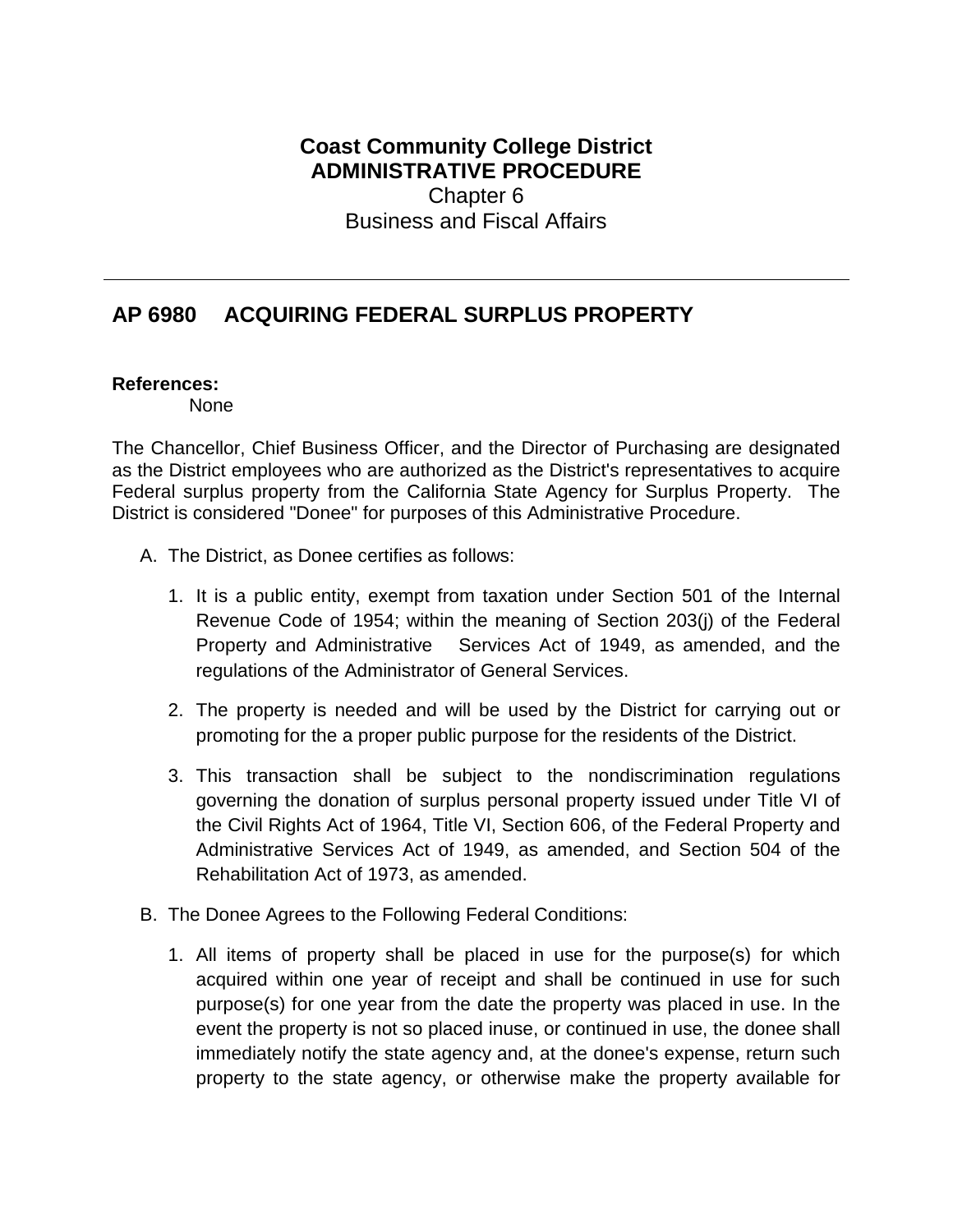transfer or other disposal by the state agency, provided the property is still usable as determined by the state agency.

- 2. Such special handling or use limitations as are imposed by General Services Administration (GSA) on any item(s) of property listed hereon.
- 3. In the event the property is not so used or handled as required by (B)(1) and (2), title and right to the possession of such property shall at the option of GSA revert to the United States of America and upon demand the donee shall release such property to such person as GSA or its designee shall direct.
- C. The Donee Agrees to the following conditions, if imposed by any federal or state entity with authority to impose such conditions:
	- 1. The property shall be used only for the purpose(s) for which acquired and for no other purpose(s).
	- 2. There shall be a period of restriction which will expire after such property has been used for the purpose(s) for which acquired for a period of 18 months from the date the property is placed in use, except for such items of major equipment, listed hereon, on which the state agency designates a further period of restriction.
	- 3. In the event the property is not so used as required by (C)(1) and (2) and federal restrictions (B)(1) and (2) have expired then title and right to the possession of such property shall at the option of the state agency revert to the State of California and the donee shall release such property to such person as the entity shall direct.
- D. The Donee Agrees to the Following Terms, Reservations, and Restrictions:
	- 1. From the date it receives the property listed hereon and through the period(s) of time the conditions imposed by (B) and (C) above remain in effect, the donee shall not sell, trade, lease, lend, bail, cannibalize, encumber, or otherwise dispose of such property, or remove it permanently, for use outside the state, without the prior approval of GSA under (B) or the state agency under (C). The proceeds from any sale, trade, lease, loan, bailment, encumbrance, or other disposal of the property, when such action is authorized by GSA or by the state agency, shall be remitted promptly by the donee to GSA or the state agency, as the case may be.
	- 2. In the event any of the property listed hereon is sold, traded, leased, loaned, bailed, cannibalized, encumbered, or otherwise disposed of by the donee from the date it receives the property through the period(s) of time the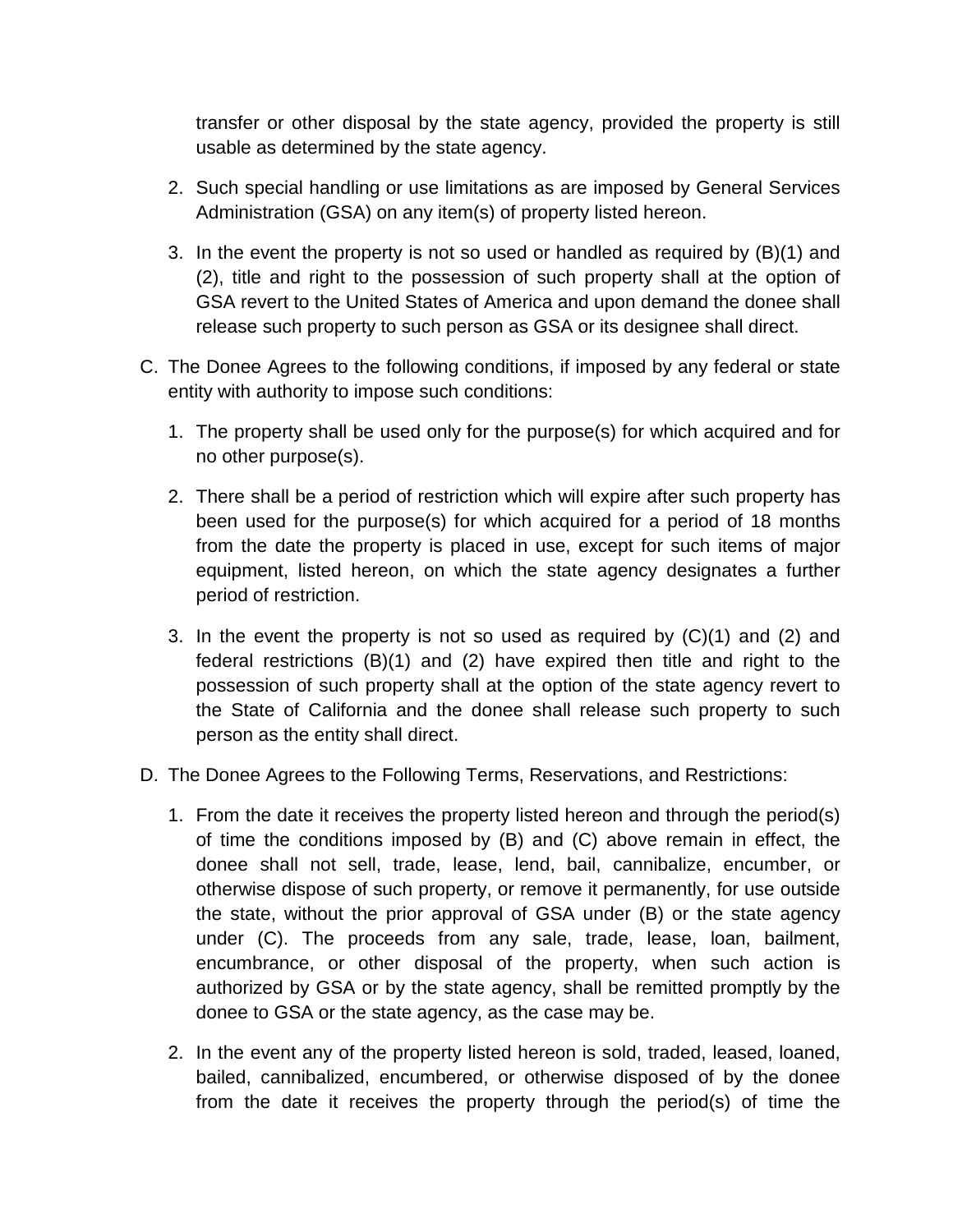conditions imposed by (B) and (C) remain in effect, without the prior approval of GSA or the state agency, the donee, at the option of GSA or the state agency, shall pay to GSA or the state agency, as the case may be, the proceeds of the disposal or the fair market value or the fair rental value of the property at the time of such disposal, as determined by GSA or the state agency.

- 3. If at any time, from the date it receives the property through the period(s) of time the conditions imposed by (B) and (C) remain in effect, any of the property listed hereon is no longer suitable, usable, or further needed by the donee for purpose(s) for which acquired, the donee shall promptly notify the state agency, and shall, as directed by the state agency, return the property to the state agency, release the property to another donee or another state agency or a department or agency of the United States, sell, or otherwise dispose of the property. The proceeds from any sale shall be remitted promptly by the donee to the state agency.
- 4. The donee shall make reports to the state agency on the use, condition, and location of the property listed hereon, and on other pertinent matters as may be required from time to time by the state agency.
- 5. At the option of the state agency, the donee may abrogate the conditions set forth in (C) and the terms, reservations, and restrictions pertinent thereto in (D) by payment of an amount as determined by the state agency.
- E. The Donee Agrees to the Following Conditions, Applicable to All Items of Property Listed hereon:
	- 1. The property acquired by the donee is on an "as is" "where is" basis, without warranty of any kind.
	- 2. Where a donee carries insurance against damages to or loss of property due to fire or other hazards and where loss of or damage to donated property with unexpired terms, conditions, reservations, or restrictions occurs, the state agency will be entitled to reimbursement from the donee out of the insurance proceeds, of an amount equal to the unamortized portion of the fair value of the damaged or destroyed donated items.
- F. Terms and Conditions Applicable to the Donation of Aircraft and Vessels (50 Feet or More in Length) Having an Acquisition Cost of 3,000 or More, Regardless of the Purpose For Which Acquired: